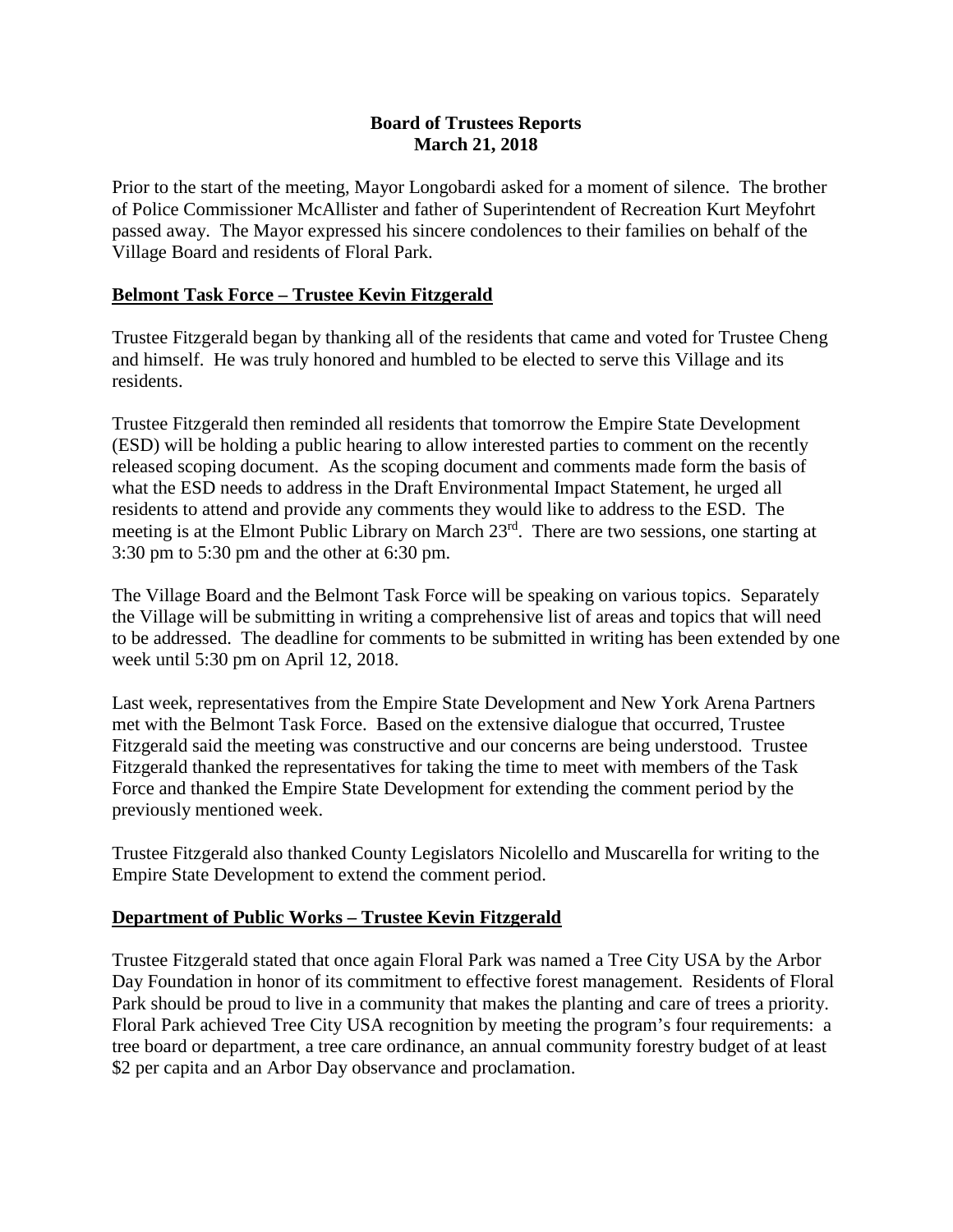As approved earlier tonight, the Village will be planting approximately 150 trees this spring throughout. Trustee Fitzgerald thanked the members of the Tree Committee which consists of Lucille Zimmer, Kevin Flood along with Superintendent of Public Works Steve Siwinski for their time. In addition, Trustee Fitzgerald thanked the members of our Tree Department and Tree Supervisor Russ Mazzola for their work each day in maintaining our trees.

#### **Fire Department – Trustee Lynn Pombonyo**

Trustee Pombonyo began by congratulating Deputy Mayor Kevin Fitzgerald and Trustee Cheng on their re-elections to the Village Board. She noted that both Trustees are skilled and hardworking leaders.

Trustee Pombonyo then reported that in addition to a very busy fire-related and rescue response schedule and rigorous training program, our Floral Park Fire Department continues to be an active participant working with the Village Board, residents and businesses on issues and initiatives important to the community. Included are participation in the Belmont Task Force activities in response to the plans for the redevelopment of Belmont Park; looking ahead to emergency response planning for the LIRR third track construction; and, most recently, joining the Floral Park Police Department for a very comprehensive School Safety presentation at the March meeting of the Floral Park-Bellerose School District Board of Education. Our Fire Department also enjoys productive working relationships with other Departments in the First Battalion.

Our Floral Park Fire Department will continue to demonstrate strong leadership with all our Village partners so that Floral Park remains a great, safe place to live, work, and raise our families.

## **Library – Trustee Archie Cheng**

Trustee Cheng thanked the residents for coming out to vote in yesterday's uncontested election. He said it has been a pleasure to work with the Mayor and Board these last few years and he looks forward to continuing the work with them despite the serious challenges we have with Belmont Park and the Third Track.

Trustee Cheng stated that the Library cancelled all programs tomorrow (March 22) due to the storm. Please check the Library's website for the new schedule.

## **Third Track Task Force – Trustee Archie Cheng**

Trustee Cheng said the Village was provided with artistic renderings of the sound attenuation walls. The Board has several questions and so we are inviting the Chairperson of the Architectural Review Board to come before the Long Island Railroad and look at these renderings and ask questions. We will then start to engage the public on what these renderings look like. The railroad is not doing environmental borings but structural-type borings to determine how they are going to build the new areas at Tyson and Plainfield Avenues.